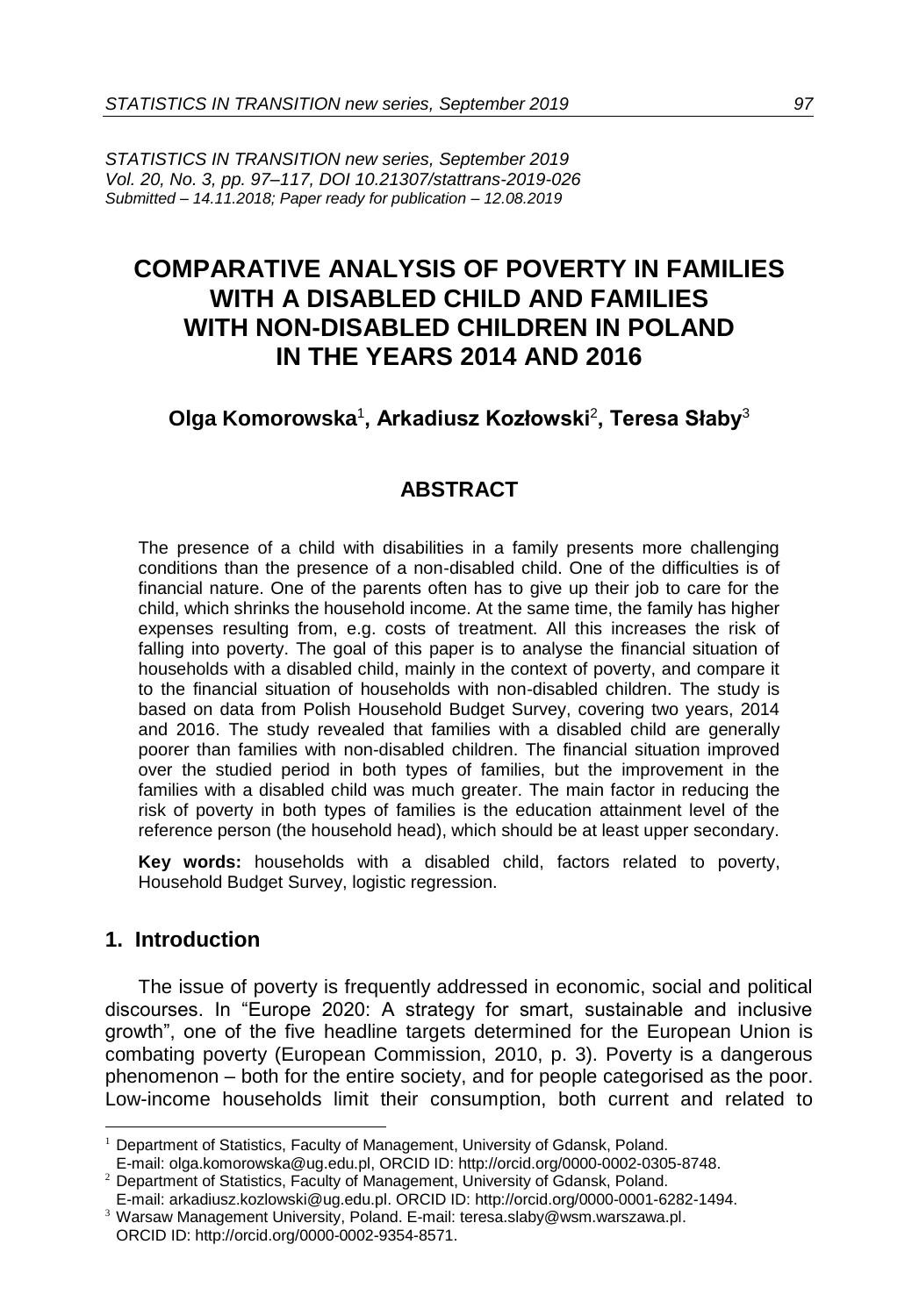development and prevention. These limitations usually bring about changes in the behaviour and mentality, which may result in passivity, loss of self-esteem, alcohol abuse and other addictions, pathologies and aggression. All of this may, in turn, lead to reduced participation in various aspects of life, namely – to social exclusion.

A highly dangerous phenomenon is the intergenerational transmission of poverty (Bird, 2013; Harper, Marcus and Moore, 2003; Kruszyński and Warzywoda-Kruszyńska, 2011). From the perspective of the entire society poverty is associated with wastage of human capital, financial outlays for support and the growth of poverty enclaves (Golinowska, et al., 2008, pp. 60-61).

Poverty is related to failure to meet one's needs at the expected level due to too low an income (Panek, 2014, p. 196). This situation develops for a number of reasons. Among the predictors of poverty, the following are mentioned: the source of income of household head from unearned sources other than retirement; number of children in household; education attainment level of household head; voivodship; unemployed persons in household; persons with disabilities in household – especially when they are children with disabilities (Szarfenberg and Szewczyk, 2010, pp. 29-30; GUS, 2015a, pp. 10-11). The impact of some factors on emergence and persistence of poverty is ambiguous: at times it is hard to say whether a given factor is the cause or the effect of poverty (for example alcohol addiction – sometimes it can be the result of living below the poverty line, and sometimes it can be a reason for finding oneself in a group of the impoverished).

One of the factors increasing the risk of poverty is the presence of a disabled person in a household. In 2016, the incidence of extreme poverty (percentage of persons in households with expenditures below extreme poverty threshold set by the Institute of Labour and Social Studies) in households with at least one disabled person was 7.5%, whereas in a household without such members, the corresponding value was 4.2%. With regard to households where a child was the disabled person, the incidence of extreme poverty went further up, reaching 8.3% (GUS, 2017a, p. 4). Two years earlier, all three indicators were higher, amounting to 10.8%, 6.5%, and 14.6% respectively (GUS, 2015b, p. 4). A situation in which the incidence of extreme poverty is higher in households with at least one disabled child than in households with disabled adults had been the case in point for several years. But in 2017 the situation changed; the incidence of extreme poverty in households with at least one disabled person (regardless of age) was 6.7%, while in households with at least one disabled child (under 16) it was 4.9% (GUS, 2018, p. 4).

The analysis in this paper covers households where at least one person is 18 or under. The work aims to describe poverty from various perspectives since this issue is complex, ambiguous and diverse, both in the territorial and social sense. The analysis concerns the research conducted in 2016 and 2014. It is important to know that in 2016 the support programme "Family 500+" was introduced, which is likely to have reduced poverty in households with members under 18 years of age (see: GUS, 2017b, p. 12).

The statistical analysis was carried out using unit data from the Household Budget Survey (HBS) of 2014 and 2016. The sample covered in HBS in 2014 included 12,809 households with non-disabled children and 622 households with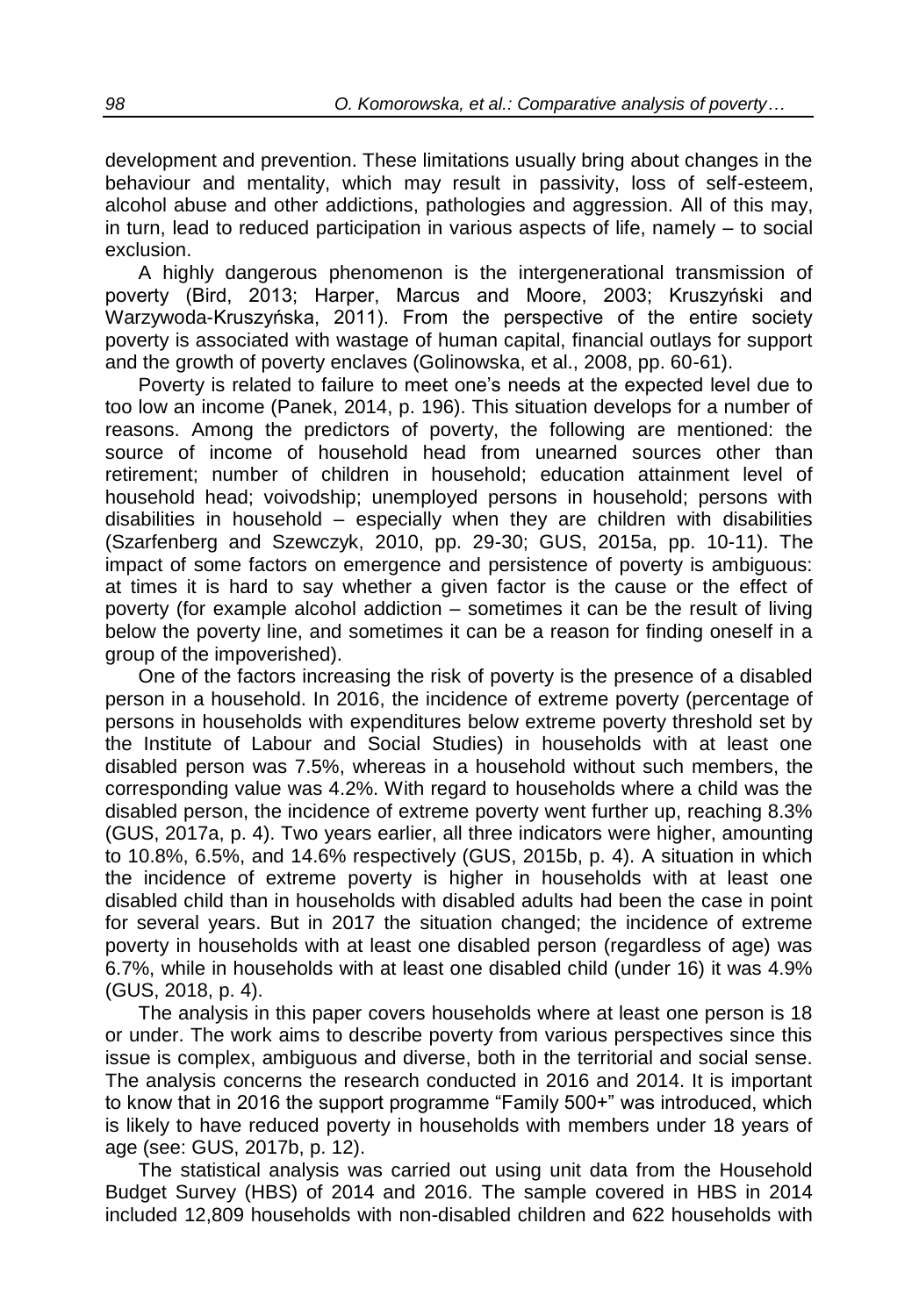at least one disabled child (in the vast majority of households it was only one such child). The sample used in HBS 2016 covered 12,172 and 635 households respectively. The households were studied as an entirety or taking into account their size and composition with the use of an equivalence scale. In the latter case, the so-called modified OECD equivalence scale was employed, as proposed by Haagenars, de Vos and Zaidi (1994, p. 18), which is currently used by Eurostat. See also Anyaegbu, (2010), and Łukasiewicz, Koszela and Orłowski (2006, pp. 207-217). The scale assigns the weight of 1 to the first person aged 14 or more, 0.5 to every subsequent person of the same age group, and 0.3 to children under 14.

The main contribution of this paper is the exploration of data from HBS, showing the potential of this survey, which allows the analysis of household finances broken down by the characteristics of individual members of the household such as age or having a disability. HBSs are conducted in all European Union Member States, and, although they are not harmonised, similar analyses can be performed in other countries and compared with the following results.

The second section of the article presents the general financial situation of the two groups of households under analysis. First of all, some objective metrics of the situation are considered, namely: source of income, levels of income and expenditure; then a subjective analysis of these households is performed, also in comparison with their actual financial situation. The following section includes typical elements of poverty analysis, namely the poverty thresholds, headcount rates, and depth of poverty, from the objective and subjective perspective. The final part addresses the differentiating factors for poor and non-poor households. In this analysis, classification trees and the logistic regression model were used.

## **2. General assessment of the income situation of households with children**

The first aspect used in the comparison of the two groups of households is the main source of household income. Figure 1 presents frequency distributions in the form of a scatter plot. Thanks to this, any potential differences in distributions are more pronounced. The sources close to the diagonal of the square represent a similar share in both household groups under analysis. The sources above the diagonal are more frequent in households with disabled children, whereas the sources below the diagonal apply more frequently to households with nondisabled children.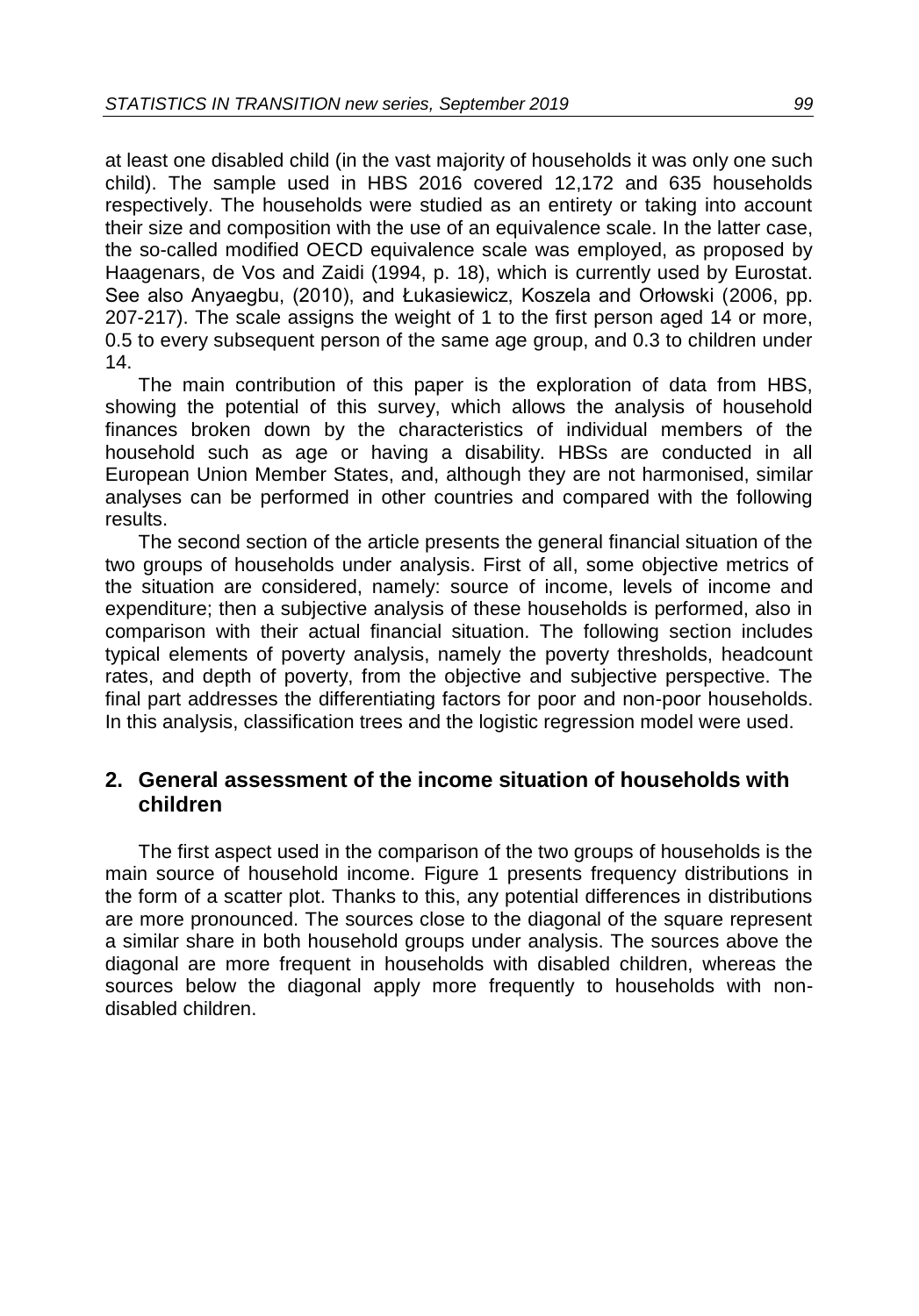

**Figure 1.** Distributions of main sources of income in 2016 *Source: Own study based on unit data from HBS 2016.*

The greatest difference in the distribution of income sources can be seen under the position *benefits*, which comprise *unemployment benefit* and *other social benefits*. The share of this source of income is 15.8 percentage point higher in households with disabled children. An even greater disproportion occurs when the main and additional sources of income are taken into account: 67.4% of households with disabled children indicated benefits as the main or additional source of income, with 25.0% of the same households with non-disabled children. In 2014, these percentages were 61.3% and 9.8%, respectively. Next, a smaller share of households with disabled children – as compared to households with non-disabled children – is supported by performing *hired job in non-manual labour position* (difference: 11.6 percentage points) and *self-employment* (difference: 4.3 percentage points).

Figure 2 presents the empirical distribution functions of disposable income and total expenditure calculated per equivalent unit. Only in the case of low levels of income (up to about PLN 1,800) the difference in distribution functions is not big, within the range of 1-2 percentage points. For the remaining values of income and for virtually the entire scope of expenditure variability, the values of distribution functions for households with disabled children are higher. This suggests a worse financial status of such households when compared to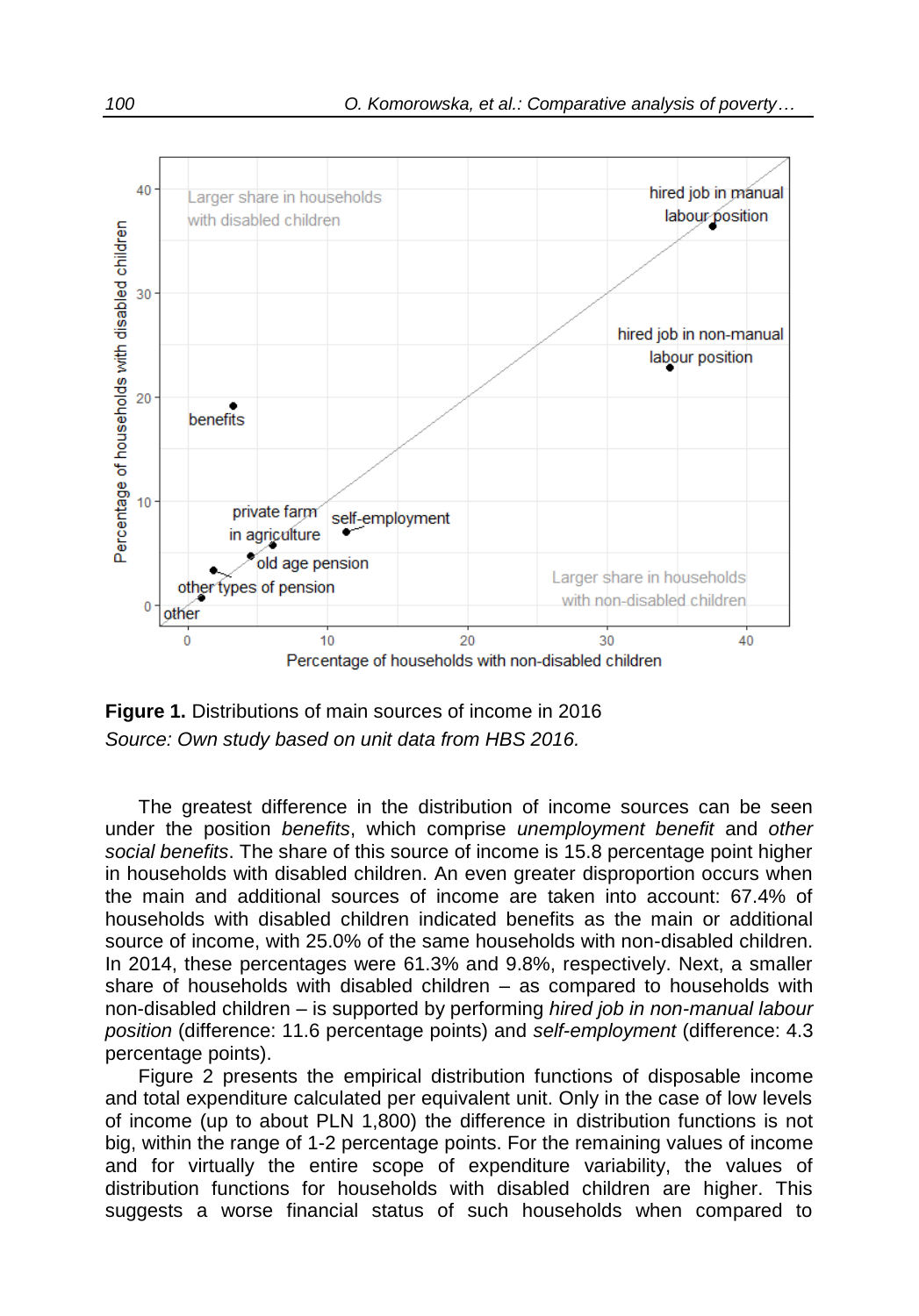households with non-disabled children. However, it is a noteworthy fact that two years earlier, in 2014, the distribution functions were even more divergent.



#### **Figure 2.** Empirical distribution functions of income and expenditure per equivalent unit in households in 2016

*Source: Own study based on unit data from HBS 2016*

An interesting question in HBS related to a subjective perception of financial status is the question about the income level in a household that the respondents would consider *very bad*, *unsatisfactory*, *barely satisfactory*, *good*, *very good*. Figure 3 illustrates the distribution of answers to this question using boxplots. An important point is that on the Y-axis a logarithmic scale is used due to the strong right-skewed distributions. On average, households with a disabled child had lower income expectations in all categories than households with non-disabled children. All three quartiles are lower in every income category. As compared to 2014, the values of income indicating a specific standard of living were higher in the case of both household groups. As an example, in 2016, the median of income indicated as *very bad* was PLN 750 in households with non-disabled children and PLN 667 in households with disabled children (as per equivalent unit). In 2014, however, the median was PLN 667 and PLN 588 respectively. The median of income indicated as *good* in 2016 in the first group of households was PLN 2174, and in the other group – PLN 2000. The 2014 results were PLN 1957 and PLN 1786 respectively.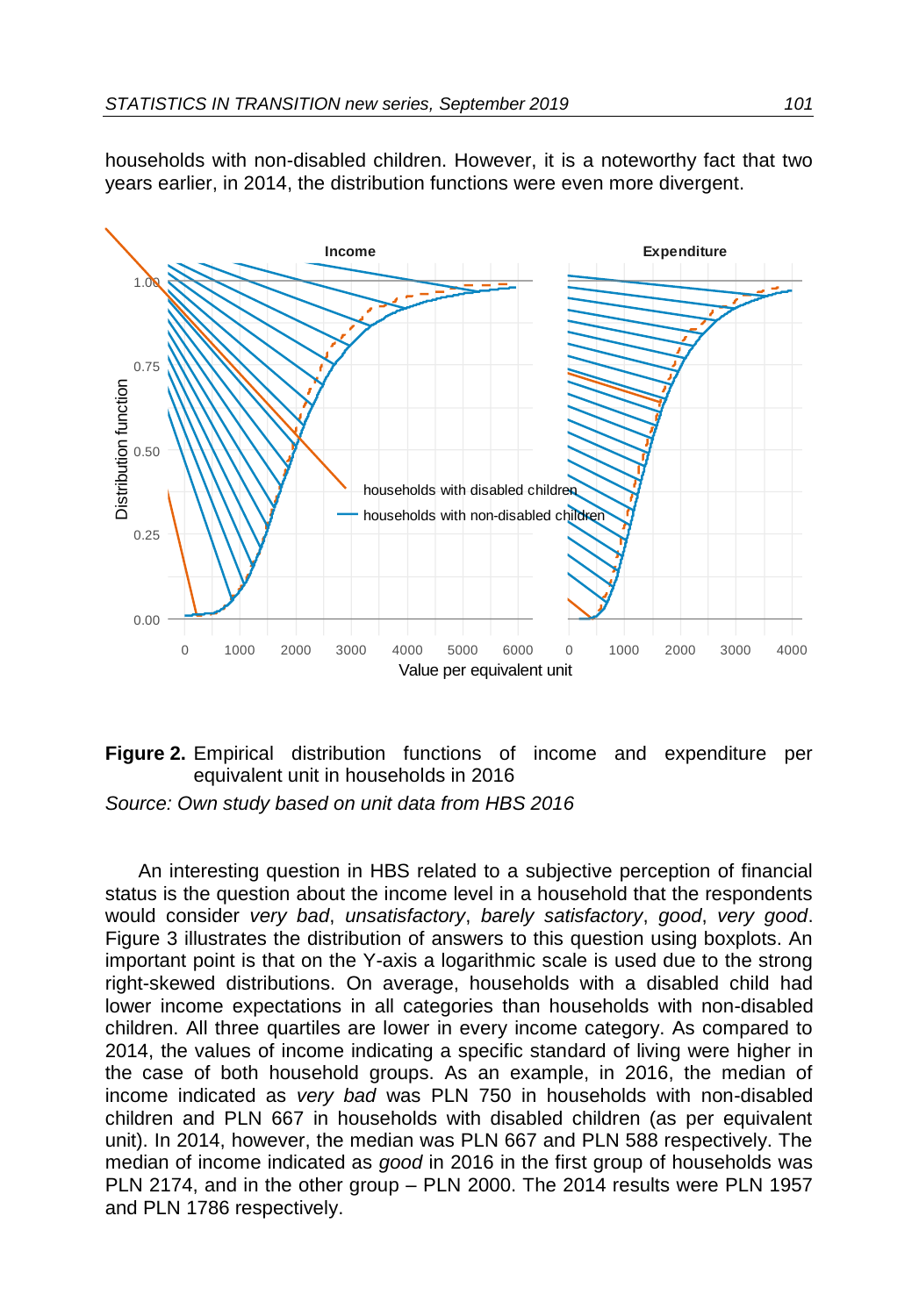



*Source: Own study based on unit data from HBS 2016*

The comparison above could suggest that respondents in households with a disabled child have on average lower expectations regarding the level of income. It is, however, a superficial pattern, since – as indicated above – households with disabled children are, generally speaking, poorer, whereas their expectations regarding the income level that would mean a specific standard of living are positively correlated with the actual financial status of a given household. To demonstrate this dependency, scatterplots are presented in Figure 4 for income levels indicating various standards of living and actual household expenditure, along with regression lines against the logarithms of both variables, separately for both types of households. The scatterplots and the slopes of the regression line confirm the positive correlation between the variables. Moreover, the regression line for households with disabled children virtually overlaps with the regression line of households with non-disabled children. (The differences in estimated regression coefficients and intercepts are not statistically significant. To show that this is the case, for each *j-*th standard of living, separate regression models were estimated:  $\ln y_i^{(j)} = \beta_0 + \beta_1 \ln x_i + \beta_2 g \cos p_i + \beta_3 \ln x_i \cdot g \cos p_i + \varepsilon_i$ , where  $y_i^{(j)}$  is the value of income denoting the *j*-th standard of living,  $x_i$  is the actual household expenditure,  $gosp_i$  is the household type (0 – with non-disabled children, 1 – with disabled children). These models were estimated for both groups of households together, but thanks to the variable  $gosp_i$  and the interaction  $\ln x_i\cdot gosp_i,$  they can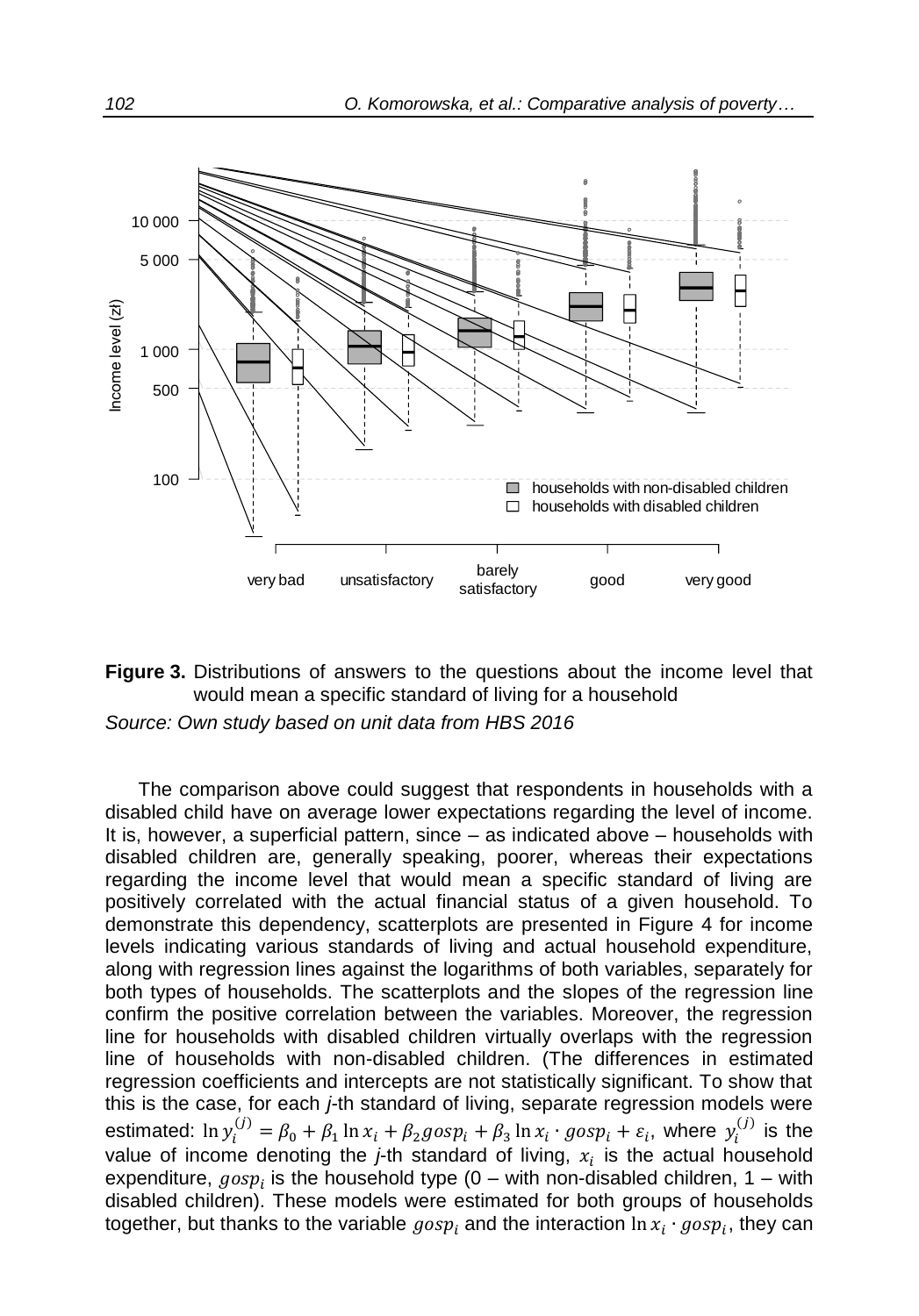be used to test the significance of differences in intercepts and regression coefficients between the models of the form:  $\ln y_i^{(j)} = \alpha_0 + \alpha_1 \ln x_i + \varepsilon_i$ , estimated separately for household groups, which are presented in Figure 4. The test for the significance of the difference in intercepts  $\alpha_0$  is the same as the significance test for coefficient  $\beta_2$ , while the test for the significance of difference in the regression coefficients  $\alpha_1$  is the same as the significance test of the  $\beta_3$  coefficient. The pvalues for  $\beta_2$  and  $\beta_3$  coefficients, for each *j* level, are as follows: "very bad" (0.363, 0.365), "unsatisfactory" (0.197, 0.193), "barely satisfactory" (0.098, 0.091), "good" ( 0.357; 0.338), "very good" (0.372, 0.338). All p-values are greater than 0.05, so the regression line pairs in Figure 4 do not differ significantly from each other). It can be stated that if households with disabled children had higher income levels, their expectations regarding financial resources would also be higher.





*Source: Own study based on unit data from HBS 2016*

Another statement, validating the aforementioned conclusion, is the comparison of income levels indicating a certain standard of living for a household with an actual disposable income. Figure 5 shows the percentage of households the actual income of which was classified between the one considered by the respondents as indicating a certain standard of living in 2016 and 2014. For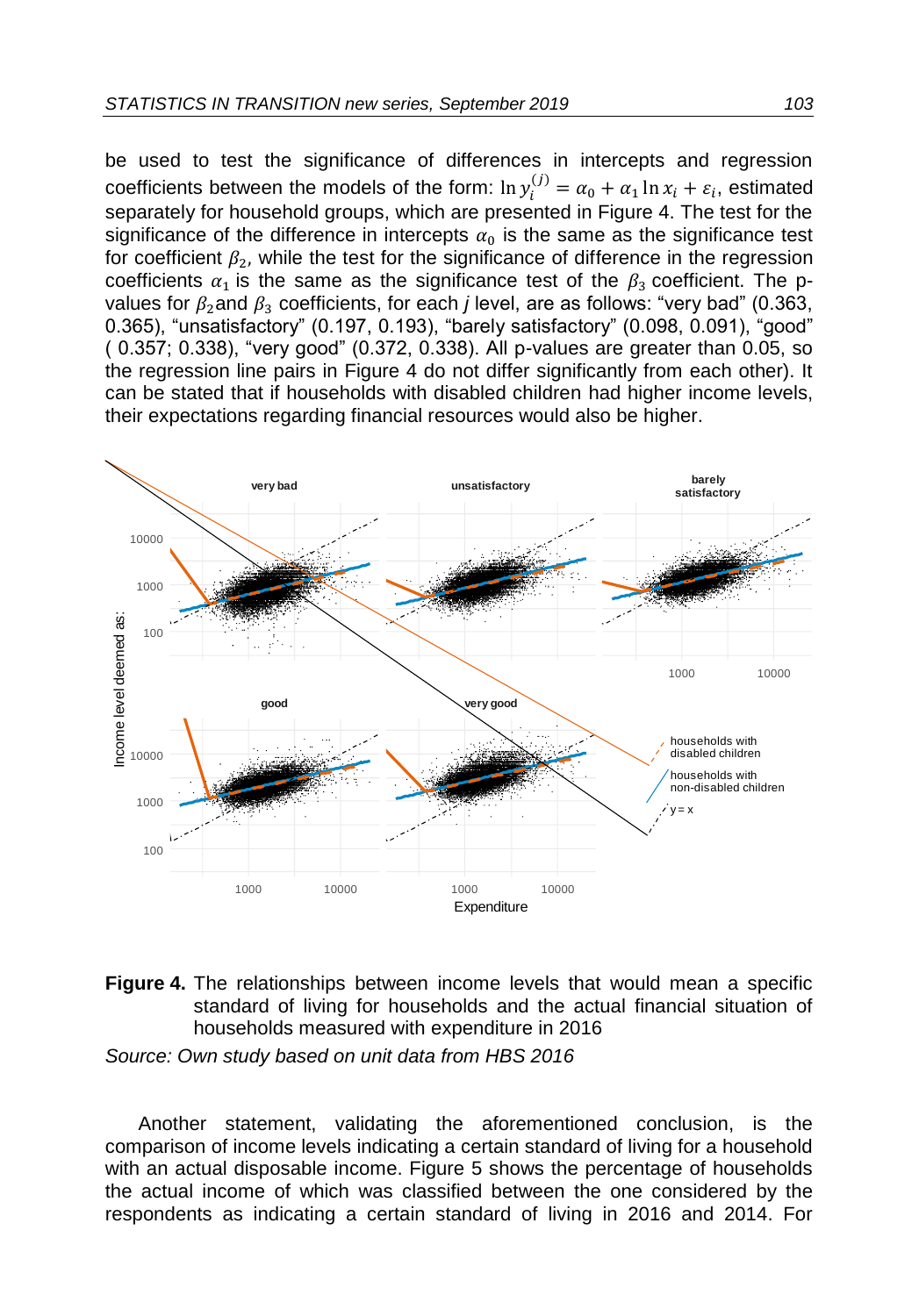example, in 2016 the percentage of households whose actual disposable income was between the level described as *good* and *very good* (by each household individually) was 28.5% for households with non-disabled children and 31.8% for households with disabled children. The highest percentage of households in the two groups and in the two periods had the disposable income which, according to their subjective criteria, was between the level of income described as *barely sufficient* and *good*.

On the basis of this figure, improvement in the subjectively viewed financial situation can be observed in both examined groups of households in 2016 as compared to 2014. Proportions of households with actual income higher than the income subjectively viewed as *good* and *very good* increased, while portions of households with income lower than *good* decreased (an exception to this rule is the group of households with disabled children with the income lower than the income subjectively described as *very bad,* but the difference is small). It must be emphasised that such subjective improvement was greater among households with disabled children.



**Figure 5.** Distribution of disposable income classified by subjective income level for different standards of living in 2014 and 2016

*Source: Own study based on unit data from HBS 2014 and 2016.*

Figure 5 can also help determine the incidence of subjective poverty by showing a percentage of households with a disposable income below the individually set threshold. The threshold can be the *very bad*, *insufficient* or *barely sufficient* level. In the first case, it can be viewed as subjective extreme poverty.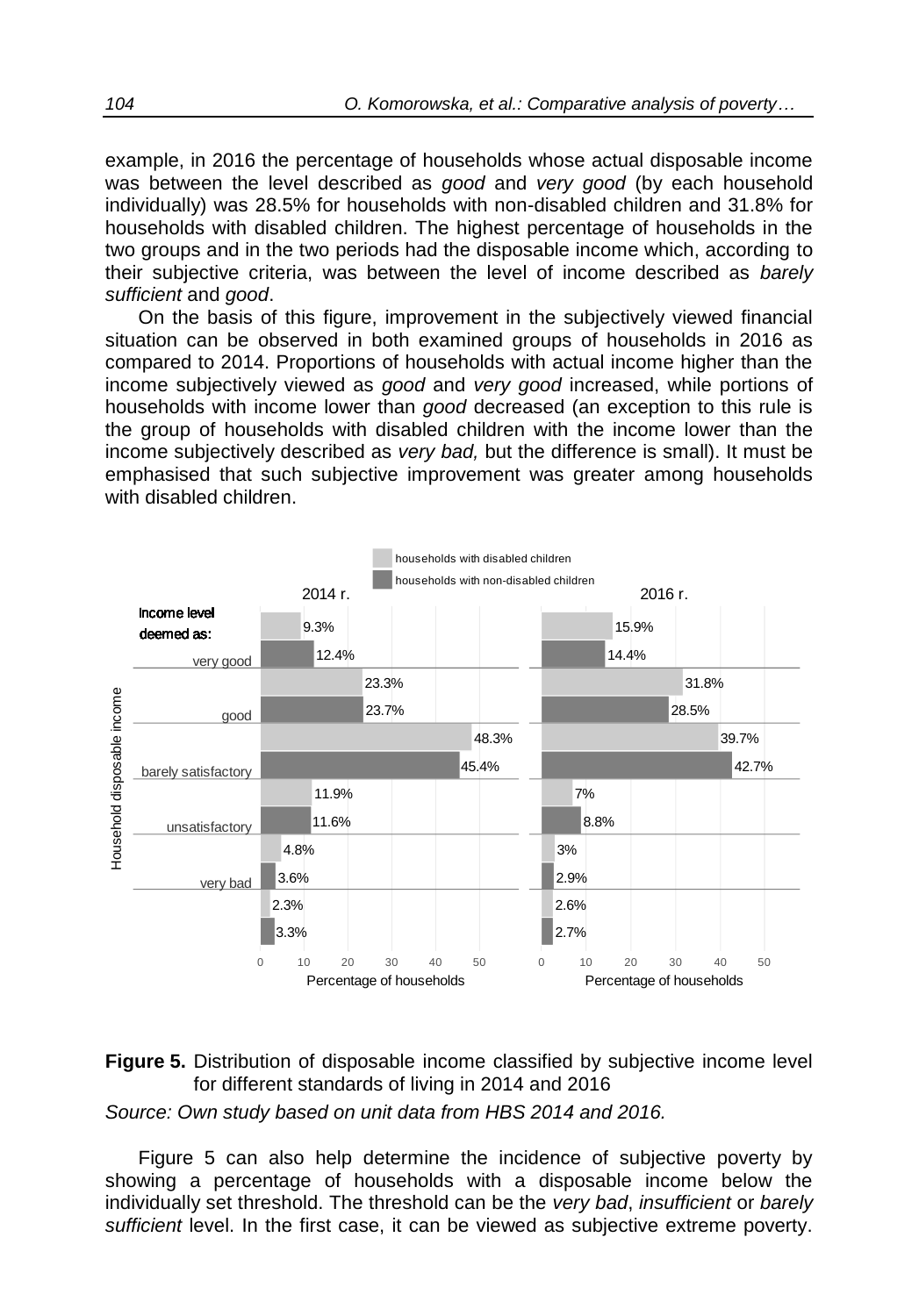For both household groups, this rate fluctuated between 2-3%. If the *barely sufficient* level is taken as the poverty threshold, then in 2014, 18.5% of households with non-disabled children and 19% of households with disabled children were subjectively impoverished, while in 2016 – it was 14.4% and 12.6% respectively (the incidence of poverty, i.e. headcount rates, is discussed in more detail in the next section).

Another element of the subjective evaluation of a household's income situation is requesting a respondent to provide an expression which best characterises the way of managing money in his/her household. Table 1 presents the distribution of answers to that question. In both groups, the income situation in 2016 was better when compared to 2014 – the percentage of answers *we have to live economically everyday* (which may be understood as living in privation) and *we have not enough even for basic needs* (which may be understood as living in poverty) decreased. It must be emphasised that similarly to the distributions shown in Figure 5 in the group of households with disabled children, the improvement was greater. The percentage of responses indicating poverty dropped by 3.9 percentage points (in the group with non-disabled children by 1.1 percentage points), while the percentage of responses indicating privation dropped by 15.7 percentage points (in the group with non-disabled children by 7.3 percentage points). In both years the disproportions between the groups were noticeable. More households with disabled children are in a worse financial situation. In 2016, 26.9% of households with disabled children (8.7 percentage points more than in the case of households with non-disabled children) had to live economically every day.

|                                                                                  | Households with children |      |      |          |
|----------------------------------------------------------------------------------|--------------------------|------|------|----------|
|                                                                                  | non-disabled             |      |      | disabled |
|                                                                                  | 2014                     | 2016 | 2014 | 2016     |
| Statement                                                                        | In $%$                   |      |      |          |
| we can afford some luxury                                                        | 1.5                      | 2.0  | 0.6  | 1.4      |
| we have enough without special saving                                            | 11.7                     | 15.2 | 5.0  | 9.1      |
| we have enough for everyday living, but<br>we have to save for greater purchases | 59.1                     | 63.7 | 45.2 | 59.9     |
| we have to live economically everyday                                            | 25.5                     | 18.2 | 42.6 | 26.9     |
| we have not enough even for basic<br>needs                                       | 2.1                      | 1.0  | 6.6  | 2.7      |

| Table 1. Subjective evaluation of money management in households |  |  |
|------------------------------------------------------------------|--|--|
|------------------------------------------------------------------|--|--|

*Source: Own calculation based on unit data from HBS 2014 and 2016.*

When analysing the phenomenon of poverty, it is worth to have a closer look at income inequality. In the case of households with disabled child and households with non-disabled children the Gini coefficient (based on income per person) was on a similar level, i.e. in 2016 it was 0.28 and 0.30 respectively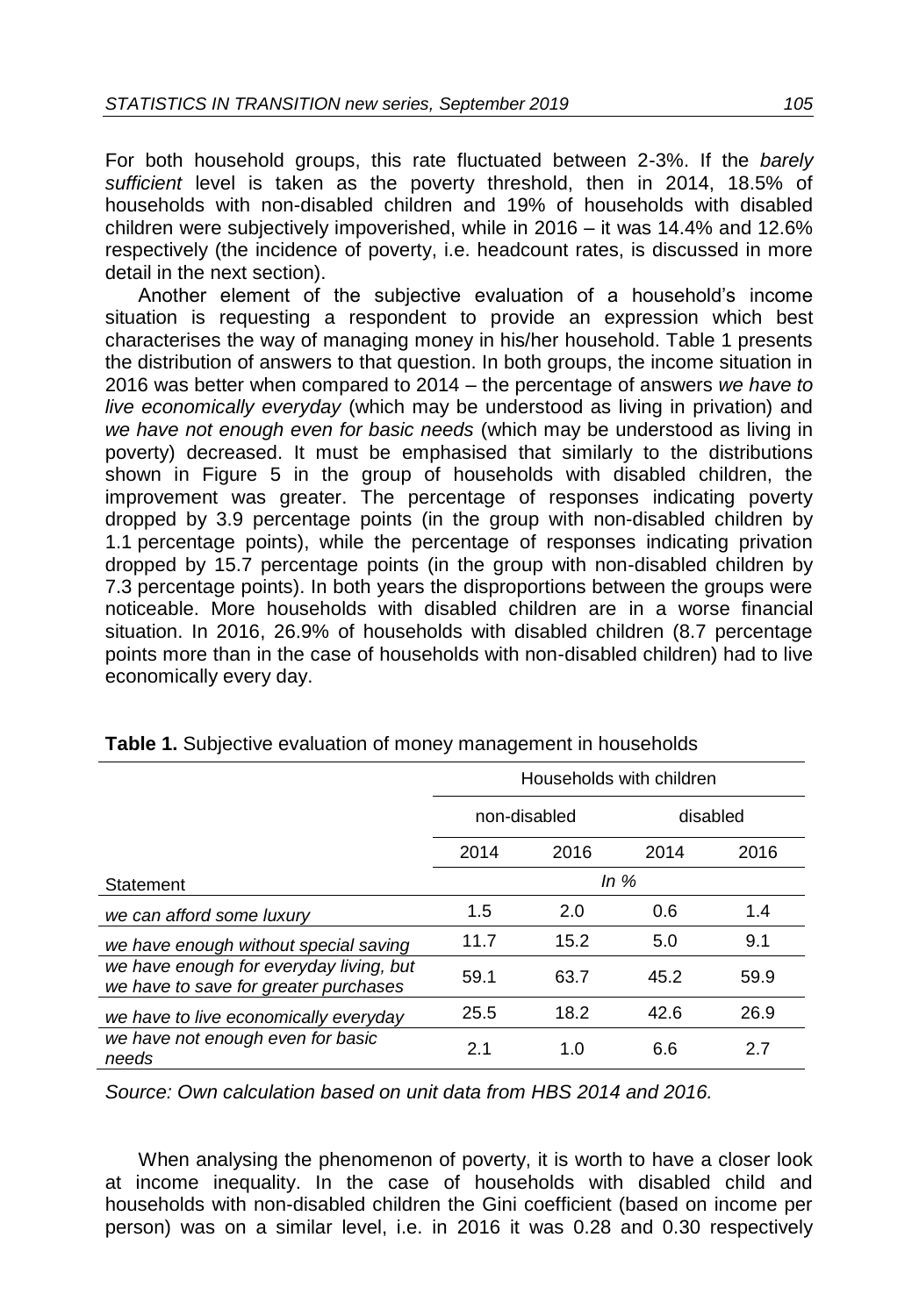(the Gini coefficient based on income per equivalent unit was 0.27 and 0.30 respectively), which stands for a relatively low dispersion of income in the two types of households under study. It should be emphasised that in the case of the two types of households in question, income inequality decreased in 2016 in comparison with 2014 (when it was 0.34 and 0.33 respectively).

Another measure also related to poverty is the ratio of two extreme deciles (also quintiles). In 2016, the decile ratio for households with a disabled child was 3.31 (in 2014, 4.24). In the case of households with non-disabled children, the decile ratio was higher, namely 3.63 in 2016, and 4.38 in 2014. It is clear that income dispersion measured with a ratio of extreme deciles is significantly lower between the measured periods in the case of the two household groups.

## **3. Measures of poverty**

In the research on poverty, no general definition of poverty has been established. Consequently, determining who is poor in the examined population is not that easy (Cowell, 2011; Thon, 1979). Therefore, the analysis of poverty must by multifaceted. Generally, a household can be classified as poor when its income or expenditure level is lower than the established threshold (Lisicka, 2013; Panek, 2014, p. 204; Szarfenberg and Szewczyk, 2010, pp. 29-30). In this study five different types of threshold were used, which could by divided into two groups, objective and subjective. In the objective approach, legal and two relative lines were used, while in the subjective approach – the Leyden method and the subjective poverty line were used (Panek, 2011, pp. 35-38).

 In general, household expenditure is a better measure of wealth than income (Klugman, 2002, p. 30), therefore expenditure was used in the case of objective thresholds. But in the case of the subjective approach income was used since the question concerning the subjective evaluations refers directly to income.

The legal line is set in order to apply for a benefit from the social service system. It is determined separately for households with a different number of people (irrespective of their age). The relative line most often equals 60% of the median (used by Eurostat) or 50% of the mean (used by Central Statistical Office in Poland). It allows one to identify the poor who are far from the average level of expenditure realised in a given society.

The Leyden method uses answers to the question about the level of household income which the respondents would consider *very bad, unsatisfactory, barely satisfactory, good, very good* (see the previous section). The obtained answers are used to estimate the so-called individual income wealth (utility) functions, which have a form of a distribution function (here log-normal distribution). The poverty line (individual for each household) is set to such level of income for which the utility function takes a certain low, arbitrary chosen value δ (value of the distribution function). In the conducted analysis three values were adopted: 0.3, 0.4 and 0.5.

In order to determine the subjective poverty line, an answer to the question about the income essential to "make ends meet" is used. In the HBS there is no such question, but the same question as in Leyden method can be used, taking into account only the *barely satisfactory* variant, since it has the closest meaning to "making ends meet".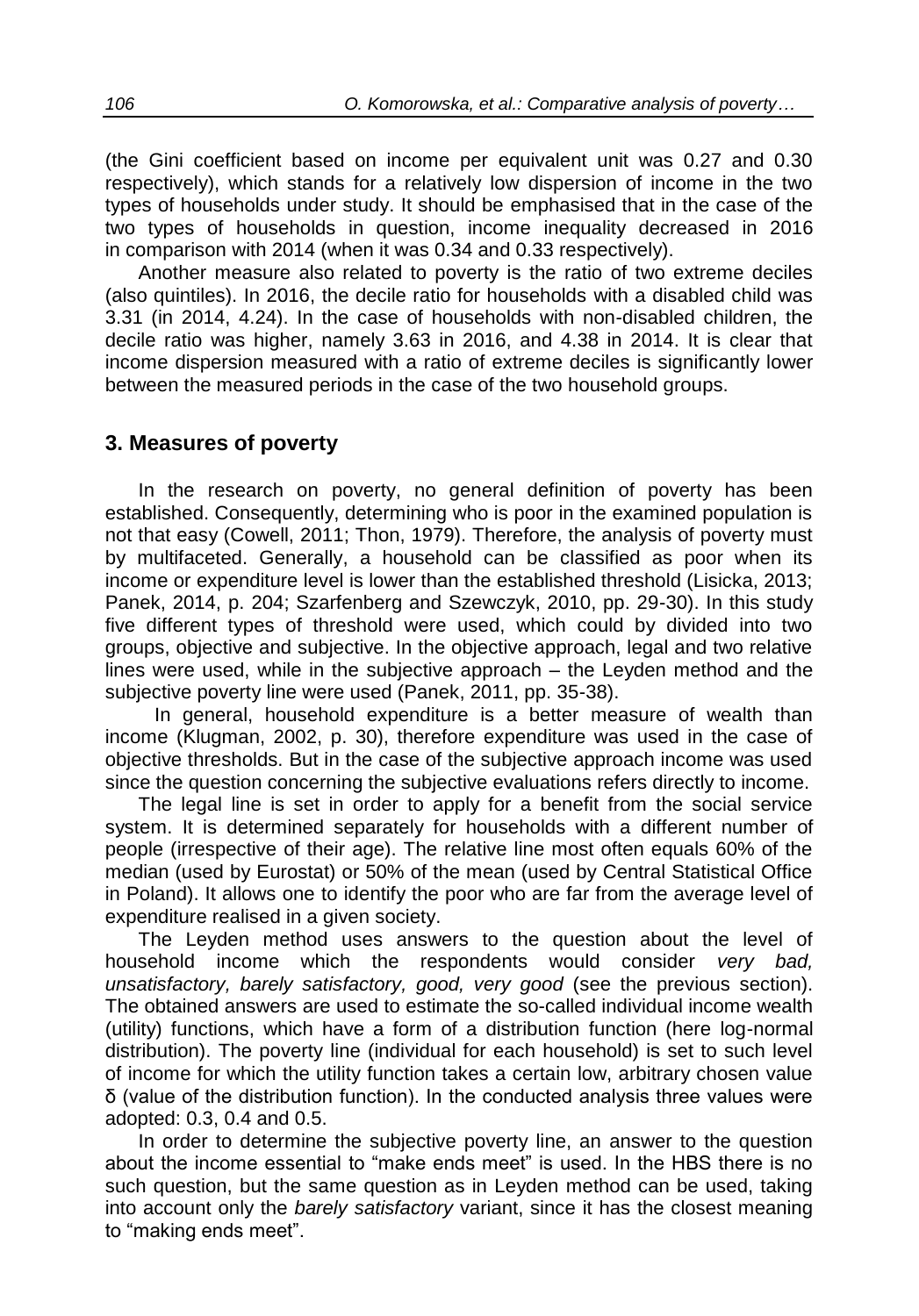|                            | 2-person household         | 4-person household             |  |  |  |
|----------------------------|----------------------------|--------------------------------|--|--|--|
|                            | $(1$ adult + 1 child up to | $(2$ adults + 2 children up to |  |  |  |
| Type of poverty line       | 14 years of age)           | 14 years of age)               |  |  |  |
|                            | In PLN                     |                                |  |  |  |
| legal                      | 1 028.00                   | 2 056.00                       |  |  |  |
| Based on expenditure       |                            |                                |  |  |  |
| 60% of median              | 1 157.86                   | 1870.39                        |  |  |  |
| 50% of mean                | 1 131.82                   | 1828.33                        |  |  |  |
| Based on income            |                            |                                |  |  |  |
| Leyden ( $\delta$ = 0.3)   | 1 261.27                   | 1482.36                        |  |  |  |
| Leyden ( $\delta$ = 0.4)   | 1 640.96                   | 1928.61                        |  |  |  |
| Leyden ( $\delta$ = 0.5)   | 2 466.43<br>2 098.56       |                                |  |  |  |
| Subjective poverty<br>line | 1755.76<br>2 082.19        |                                |  |  |  |

**Table 2.** Poverty lines in 2016 (annual average values)

*Source: GUS, 2017, p. 11; Own calculation based on unit data from HBS 2016.*

All the line values in Table 2, except for the legal line which remained the same throughout the year, are averaged for the whole year, while subjective limits are additionally averaged for all households. The lines were stated individually for households comprising one adult and one child (e.g. a single parent who raises the child on his or her own) and households comprising two adults and two children (e.g. a married couple with two children). The values were provided for information purposes only as they were not directly used, except for the legal limit, to calculate the headcount rates. The headcount rate (often referred to as "at risk of poverty rate"), i.e. the percentage of persons in households considered to be impoverished, for the relative values was calculated with respect to the lines calculated individually for each quarter (and in comparison with expenditure), while for subjective values – with respect to the lines set individually for each household (and in comparison with income). Naturally, objective lines are the same for households with the same composition, regardless of the presence of a child with a disability.

As for the legal and relative lines, the headcount rate in households with disabled children is much higher than in households with non-disabled children (Table 3). Bigger differences can be observed in 2014: for instance, the difference in the case of relative lines was approx. 10 pp., while in 2016 – 4.6 pp. for the 50%-mean line and 5.7 pp for the 60%-median line. As far as subjective lines are concerned, the situation is different. Here, the headcount index was nearly the same for the two groups of households under consideration. One exception is the values for 2016 calculated with the use of the Leyden line of δ = 0.5, and the subjective poverty line where the percentage of poor households among households with disabled children is lower than the same percentage in the households with non-disabled children. One should emphasise that over the span of the two years in question, the range of poverty decreased, regardless of the definition of impoverished households.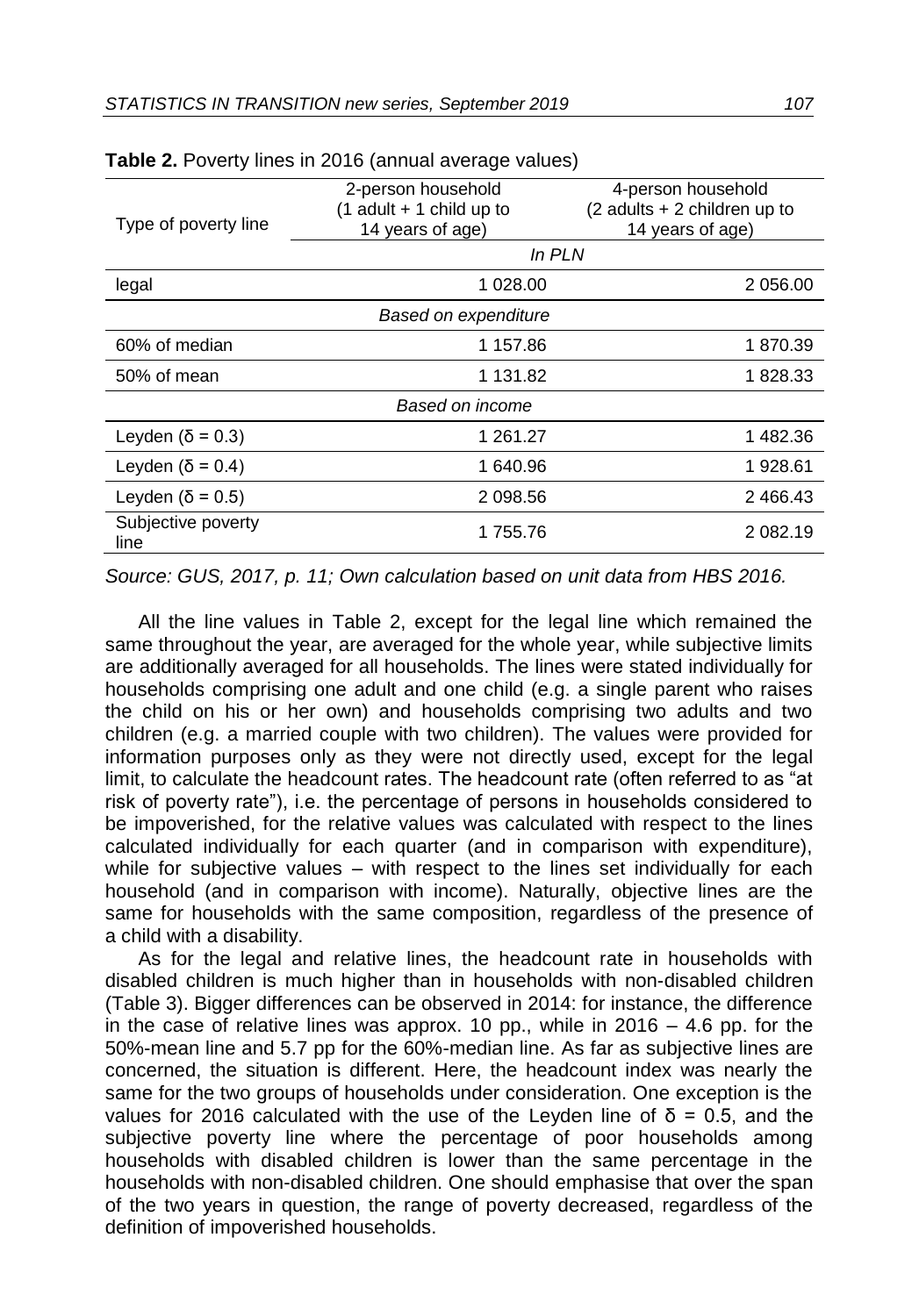| Households       | Type of poverty line |                |                  |                            |                            |                            |                          |
|------------------|----------------------|----------------|------------------|----------------------------|----------------------------|----------------------------|--------------------------|
| with<br>children | legal                | 50% of<br>mean | 60% of<br>median | Leyden<br>$(\delta = 0.3)$ | Leyden<br>$(\delta = 0.4)$ | Leyden<br>$(\delta = 0.5)$ | subj.<br>poverty<br>line |
|                  |                      |                |                  | 2014                       |                            |                            |                          |
| non-<br>disabled | 17.5                 | 16.5           | 17.3             | 8.3                        | 14.5                       | 24.2                       | 18.5                     |
| disabled         | 30.0                 | 26.5           | 27.3             | 8.1                        | 14.8                       | 23.5                       | 19.0                     |
|                  |                      |                |                  | 2016                       |                            |                            |                          |
| non-<br>disabled | 17.4                 | 12.8           | 14.0             | 6.4                        | 10.9                       | 18.3                       | 14.4                     |
| disabled         | 25.7                 | 17.4           | 19.7             | 6.2                        | 10.3                       | 16.3                       | 12.6                     |

**Table 3.** Headcount rates in households with disabled children and non-disabled children in 2014 and 2016 (in %)

*Source: own calculation based on unit data from HBS 2014 and 2016.*

Another measure of poverty is its depth, i.e. the poverty gap index. The depth calculated with respect to the relative poverty line (50% of mean expenditure) was at the similar level in the case of the two household groups in 2014 and amounted to 20.6 for households with non-disabled children, and 20.2 for households with disabled children. This means that the average expenditure of impoverished households was by approximately 20% lower than the poverty level calculated as 50% of mean expenditure for all households. In 2016, the depth of poverty in the case of households with a disabled child remained at the same level and amounted to 20.2, while in the case of households with non-disabled children it decreased to the level of 18.9.

## **4. Factors related to poverty**

In the next step of the analysis, the aim was to check if and in what terms impoverished households differ from non-impoverished households and whether such differences are the same in households with non-disabled children and in households with disabled children. To this end, classification trees and the model of logistic regression were employed. The dependent variable in both cases was a dummy variable defined as follows:

$$
Y = \begin{cases} 1 & \text{for poor households} \\ 0 & \text{if} \end{cases}
$$

 $Y = \begin{cases} 1 & \text{for poor noascinos} \\ 0 & \text{for non-poor households} \end{cases}$ 

A household was deemed impoverished if its expenditure per equivalent unit was lower than the relative poverty line understood as 50% of mean expenditure.

The following nine features of a household which were deemed most important in the context of the phenomenon under analysis and which could be obtained from HBS were selected as explanatory variables:

- number of children (18 or under),
- number of unemployed,
- number of adults,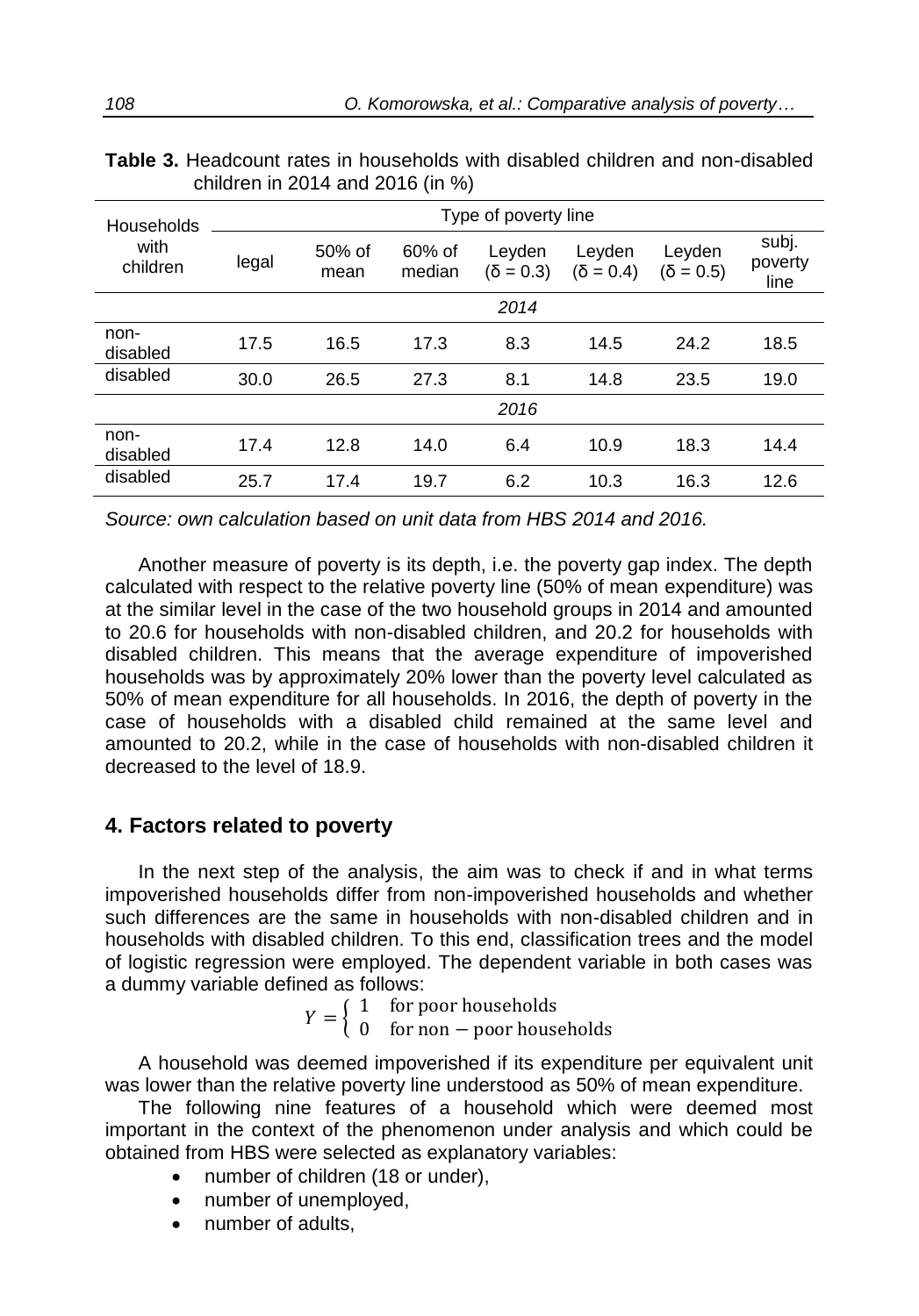- age of youngest child,
- education of household head (reference person),
- main source of household income,
- urbanisation degree (class of place of residence),
- voivodship,
- disabled parent (is one of the parents disabled?).

First, the exploratory technique of data analysis was used, i.e. classification trees. Binary trees were used; information gain was used as the criterion for split (see Gatnar, 2001, pp. 33-34); the division was stopped either at the maximum depth of the tree (which was set to 4) or the minimum leaf size (which was set to 1% of the number of units). The classification trees obtained in this way are presented in Figure 6 and Figure 7, separately for the set of households with nondisabled and disabled children. In the figures, the branch widths are proportional to the number of units in sub-sets. The nodes contain information about the variable used in the division and its variants, or a split point; below one can find information about the portion of impoverished households in a node (in the rectangle the shadowing intensity of which depends on the level of the fraction), while at the bottom, information about the number of units in a node (as a percentage of the whole set). Units which satisfy the condition of a node division are sent to the left side, the remaining ones – to the right side. The division is arranged in a way that a group with a smaller fraction of poor households goes to the left.



**Figure 6.** Classification tree of belonging to impoverished households, for households with non-disabled children in 2016

*Source: Own study based on unit data from HBS 2016.*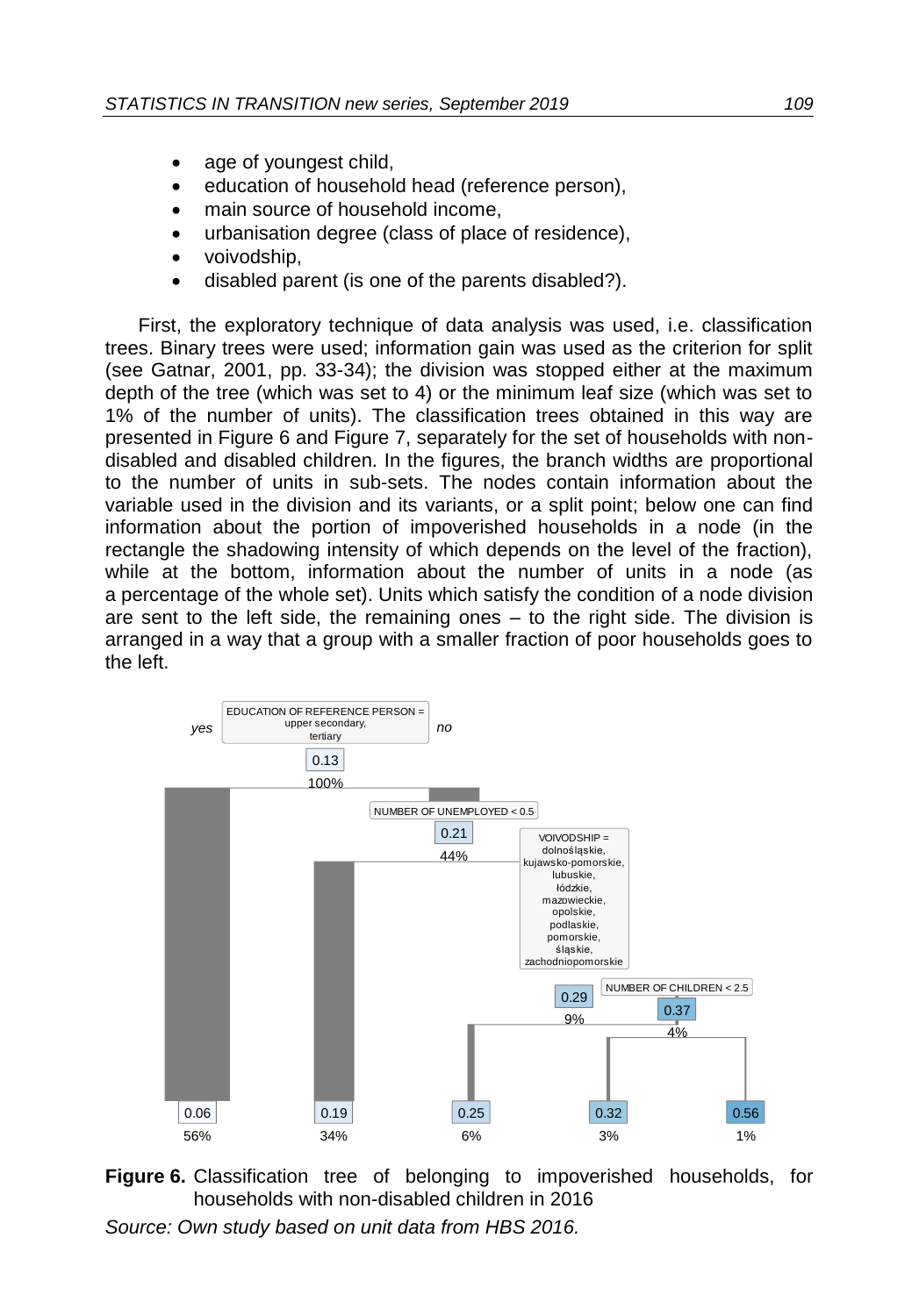In the case of both trees, the first variable used for the division, i.e. the most discriminating variable, turned out to be the *reference person's education*. For households with non-disabled children, upper secondary or tertiary education determined whether the household belonged to the group with the smallest portion of poor households. For households with disabled children, only tertiary education ensured such a division. What is important is that the households in which the reference person had tertiary (or upper secondary in the case of households with non-disabled children) education are not divided further on, so they are relatively homogenous groups, with a low headcount rate.

Households in which the reference person's education is lower, were further divided according to the variable *number of unemployed* in a household. In households with at least one unemployed person, the place of residence became important (*voivodship*), and subsequently – *number of children* (more than 2 children in this node significantly increased chances for poverty). In the case of households with disabled children, where the reference person had no tertiary education, what mattered first was the place of residence (*voivodship*), while secondly – the presence of unemployed (more than one). In the node on the lowest level, chances for finding oneself in a group of poor households increase significantly if the *main source of income* are types of pension other than old-age pension.



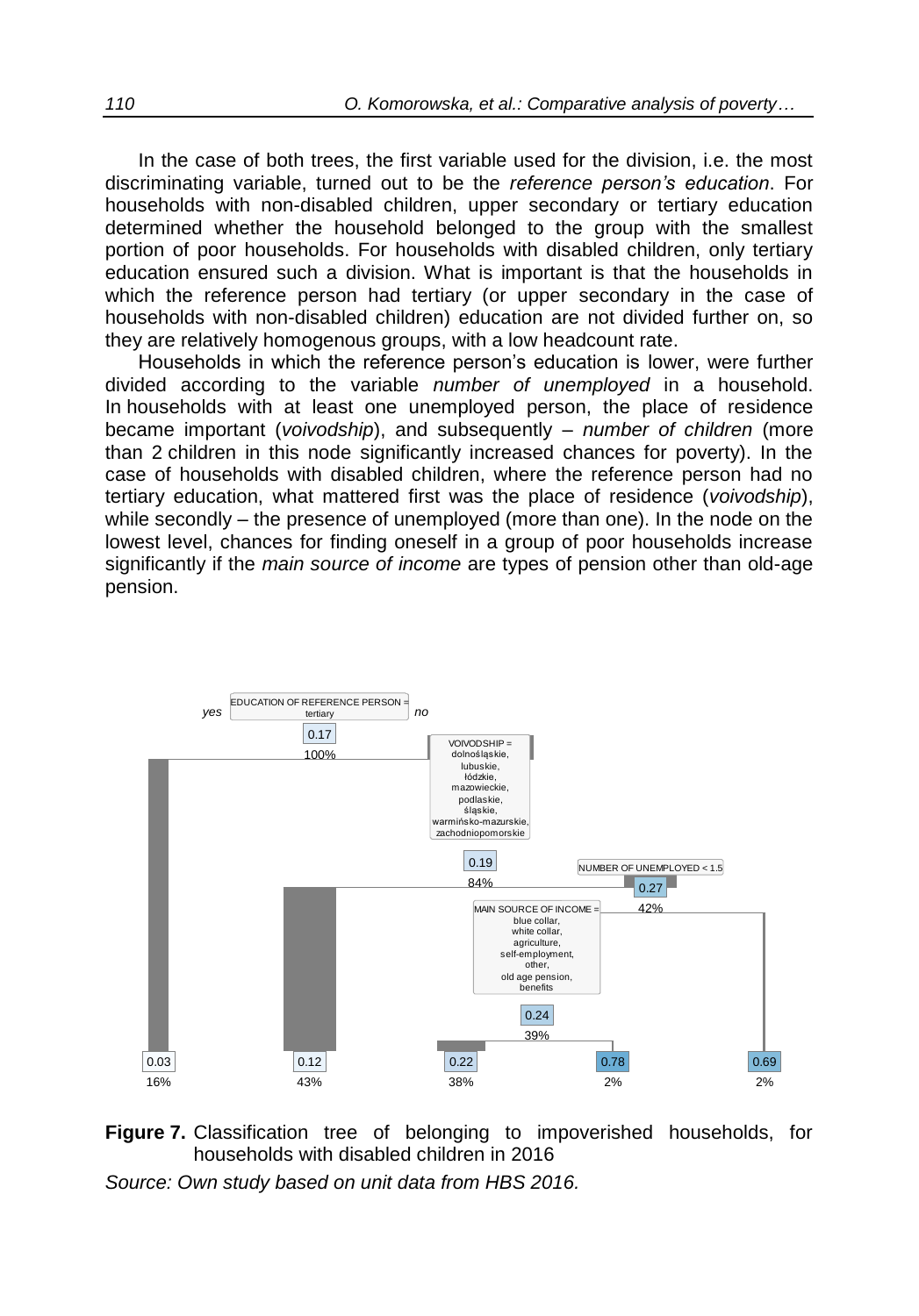In general, classification trees for households with non-disabled and disabled children are similar. In both cases, only four variables were used for the division, of which three variables were the same, although the way they split the data and the level at which they were used differed slightly. Nevertheless, the general rules are the same – a larger percentage of poor households is associated with a lower level of education, unemployment of at least one member of the household, and a place of residence in the south-eastern voivodships.

A different method of verifying which factors affect the probability of finding oneself in a group of impoverished households is a logistic regression (Fahrmeir, et al., 2013). Just as in the case of classification trees, models were estimated separately for households with non-disabled and disabled children, with the same set of variables. Once the full model was estimated, a stepwise elimination of insignificant variables was applied according to AIC criterion. The basic results of the models are presented in Table 4.

**Table 4.** Odds ratios for changes in the value of explanatory variables in the logistic regression models for the probability of belonging to the group of poor households in 2016 (values in bold indicate statistically significant variables at the level of 0.05)

|                                                                                       | Odds ratio                                   |                                      |
|---------------------------------------------------------------------------------------|----------------------------------------------|--------------------------------------|
| Variable: d= value of change<br>or<br>Variable: option under study - reference option | households with non-<br>children<br>disabled | nouseholds with disabled<br>childrer |
| Number of children: $d=1$                                                             | 1.17                                         | х                                    |
| Number of unemployed: d=1                                                             | 1.55                                         | 1.82                                 |
| Number of adults: $d=1$                                                               | 1.29                                         | 1.27                                 |
| Age of youngest child: $d=10$                                                         | 1.39                                         | x                                    |
| Reference person's education: lower secondary and lower - upper secondary             | 2.44                                         | 2.28                                 |
| Reference person's education: basic vocational - upper secondary                      | 1.80                                         | 1.05                                 |
| Reference person's education: tertiary - upper secondary                              |                                              | 0.38 0.21                            |
| Main source of income: white-collar wage work - blue-collar wage work                 | 0.72                                         | х                                    |
| Main source of income: use of private farm in agricultural - blue-collar wage work    | 1.19                                         | х                                    |
| Main source of income: self-employment – blue-collar wage work                        | 0.64                                         | x                                    |
| Main source of income: other - blue-collar wage work                                  | 2.33                                         | x                                    |
| Main source of income: old age pension - blue-collar wage work                        | 0.89                                         | x                                    |
| Main source of income: other types of pension - blue-collar wage work                 | 1.57                                         | x                                    |
| Main source of income: benefits - blue-collar wage work                               | 2.11                                         | x                                    |
| Urbanisation degree: densely populated area - medium populated area                   | 0.93                                         | 1.04                                 |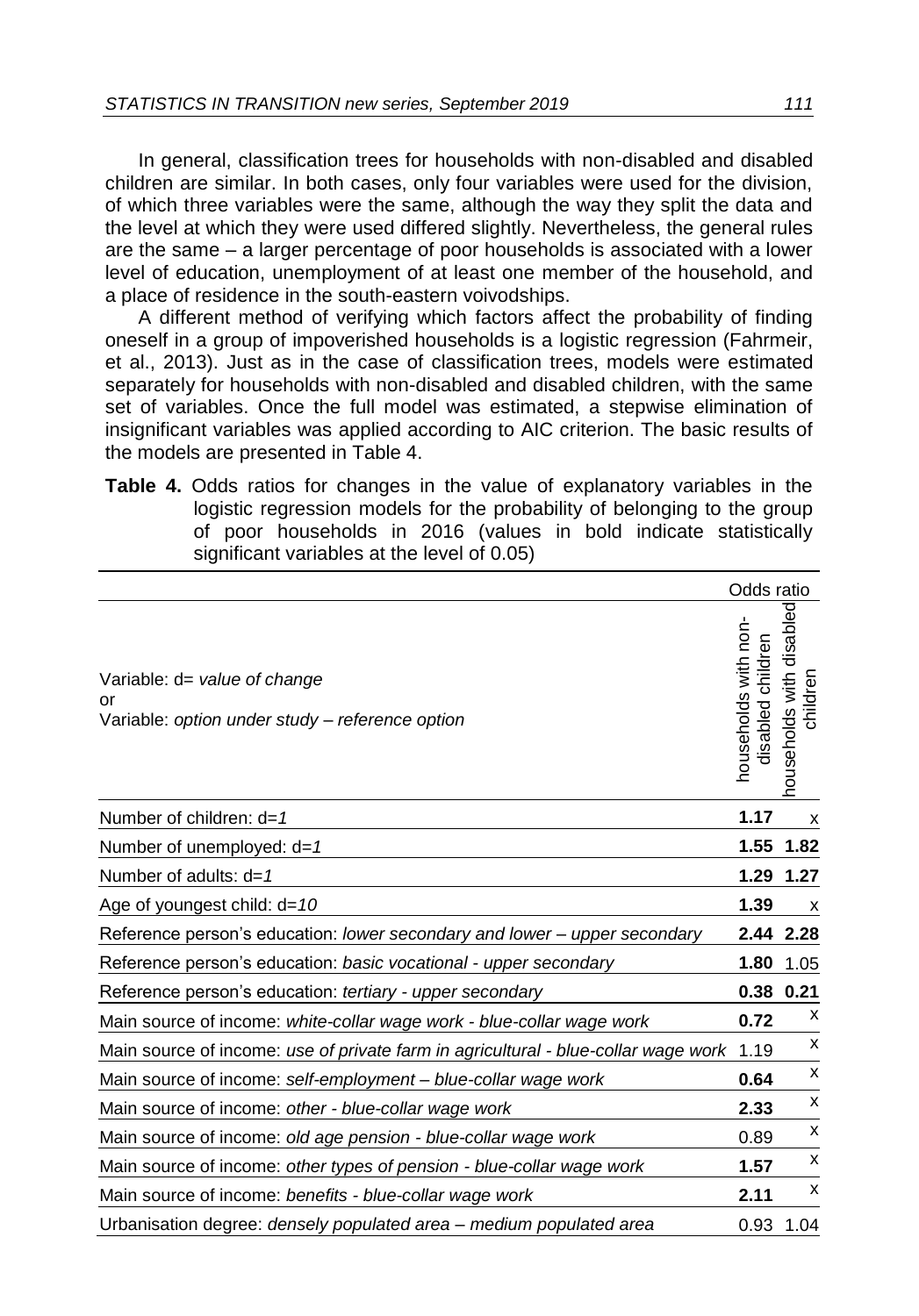| Urbanisation degree: sparsely populated area - medium populated area | 1.30 | 1.77 |
|----------------------------------------------------------------------|------|------|
| Voivodship: dolnośląskie - pomorskie                                 | 0.97 | X    |
| Voivodship: kujawsko-pomorskie - pomorskie                           | 1.12 | x    |
| Voivodship: lubelskie - pomorskie                                    | 1.39 | х    |
| Voivodship: lubuskie - pomorskie                                     | 0.76 | x    |
| Voivodship: łódzkie - pomorskie                                      | 0.77 | x    |
| Voivodship: małopolskie - pomorskie                                  | 1.66 | X    |
| Voivodship: mazowieckie - pomorskie                                  | 1.02 | х    |
| Voivodship: opolskie - pomorskie                                     | 0.68 | x    |
| Voivodship: podkarpackie - pomorskie                                 | 1.52 | X    |
| Voivodship: podlaskie - pomorskie                                    | 1.25 | X    |
| Voivodship: śląskie – pomorskie                                      | 1.14 | x    |
| Voivodship: świętokrzyskie - pomorskie                               | 1.74 | x    |
| Voivodship: warmińsko-mazurskie - pomorskie                          | 1.86 | X    |
| Voivodship: wielkopolskie - pomorskie                                | 1.60 | X    |
| Voivodship: zachodniopomorskie - pomorskie                           | 0.95 | х    |
| Disabled parent: yes - no                                            | x    | 1.88 |

*Source: Own calculation based on unit data from HBS 2016.*

In the case of the model for households with non-disabled children, all variables, except for *disabled parent*, were preserved, which to a large extent results from the large sample size. On the other hand, in the model for households with disabled children, only five variables were preserved, which partially results from the small sample size. Quality measures (Table 5) show that both models are moderately fitted to the data. It should be emphasised, however, that the objective of models under assessment, both logistic regression and classification trees, was not developing a predictive tool, but finding out if any relationships exist between the variables under analysis.

|                          | Households with<br>non-disabled children     | Households with<br>disabled children |
|--------------------------|----------------------------------------------|--------------------------------------|
| Area under the ROC curve | 0.77                                         | 0.73                                 |
| Sommers' $D_{xy}$        | 0.54                                         | 0.47                                 |
| Nagelkerke $R^2$         | 0.18                                         | 0.16                                 |
| Likelihood ratio test    | $X^2$ <sub>v=31</sub> = 1154.7<br>p < 0.0001 | $X^2 = 8 = 59.1$<br>p < 0.0001       |

**Table 5.** Quality measures of logistic regression models

*Source: Own calculation based on unit data from HBS 2016.*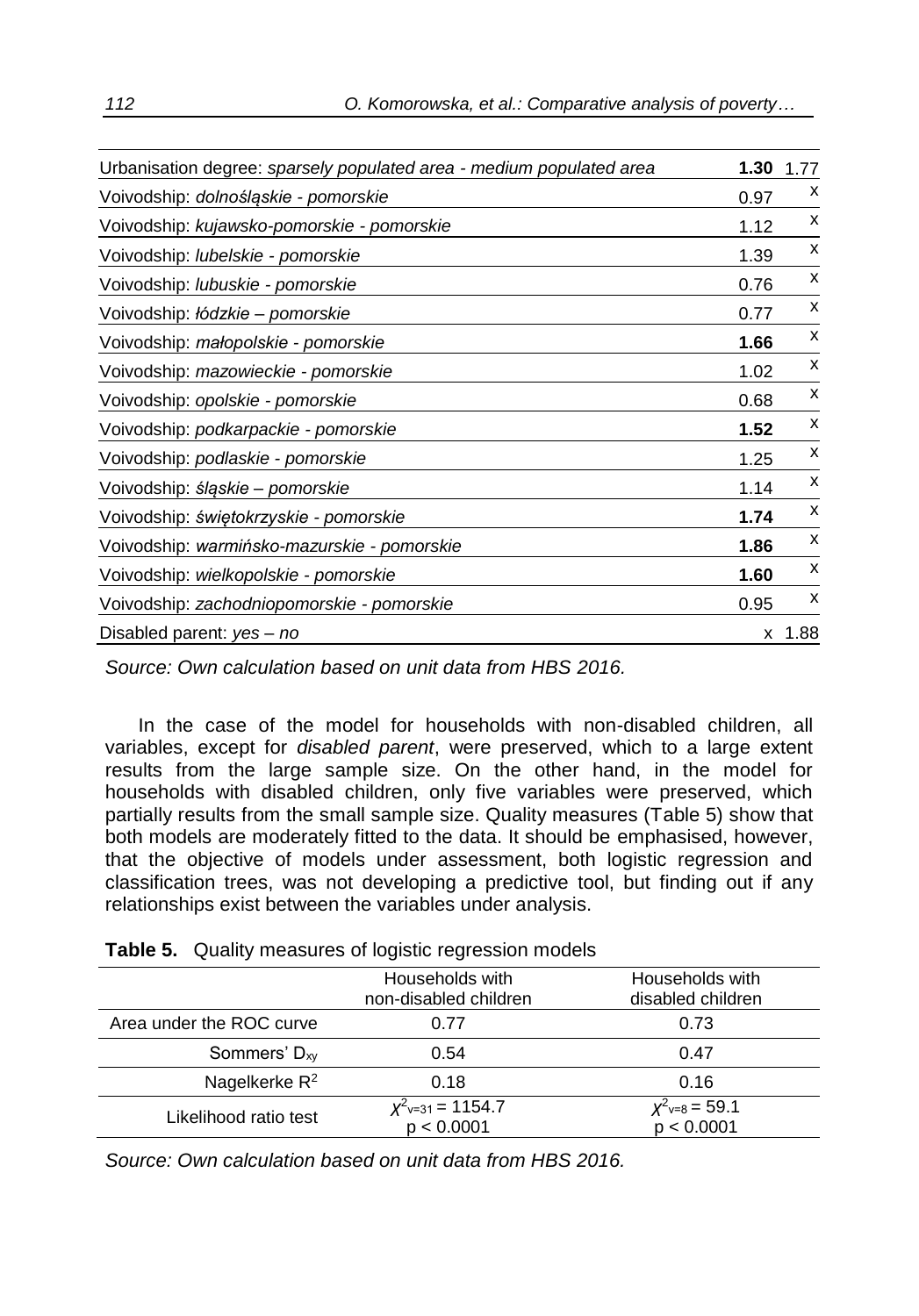The interpretation of outcomes in Table 4 is as follows: in the first column there is the name of a variable, followed by a colon, then, for numerical variables, the value of change denoted by the letter *d*, or, for categorical variables, the value for a given odds ratio followed by the reference value for this variable. And the odds ratio is the ratio of the odds of being poor when explanatory variable is greater by *d* (in the case of numerical variables) or equals specific value (in the case of categorical variable), and the odds of being poor when explanatory variable is not changed (in the case of numerical variables) or equals the reference value (in the case of categorical variable). For example: the odds ratio for *number of unemployed* for households with non-disabled children is 1.55 (for *d=1*), which means that increasing the number of unemployed persons by 1 lengthens the odds of being poor by 55%. Another example: the odds ratio for *reference person's education* for households with disabled children (for *lower secondary and lower – upper secondary*) is 2.28, which means that the odds of being poor when the education attainment level is *lower secondary and lower* is by 128% greater compared to *upper secondary* level.

When one compares the odds ratios for statistically significant variables in both models, it can be seen that the direction of impact for specific variants is always the same, but its strength is somewhat different. In the case of the two household groups, tertiary education markedly reduces the odds of becoming poor; however, in households with disabled children, this effect is more pronounced. Lower secondary and lower education, as well as basic vocational education, markedly increase the chances of falling into poverty, but this effect is weaker in households with disabled children. The presence of an unemployed person in a household has a stronger negative impact in families with disabled children.

As an additional element of the assessment of impact of specific explanatory variables on the response variable, the Wald statistics was calculated (Harrell, 2015, p. 191, 194) to test the significance of variables (the statistics have asymptotic chi-squared distribution) and a ranking of predictor importance was created, which is presented in Figure 7. In both models, as in the case of classification trees, the variable having the strongest impact on the chance of belonging to the poor is the *reference person's education*. In the case of households with non-disabled children, the *main source of income* and *voivodship* ranked second and third, whereas in the model for households with disabled children they did not occur at all, as they were removed at the stepwise elimination stage. The second most important variable in the group of households with disabled children turned out to be the *number of unemployed*. Variables that do not affect the chances of finding oneself in a group of impoverished or whose effect is relatively small in both groups of households, are: *age of youngest child*, *urbanisation degree*, *number of children* and *disabled parent*.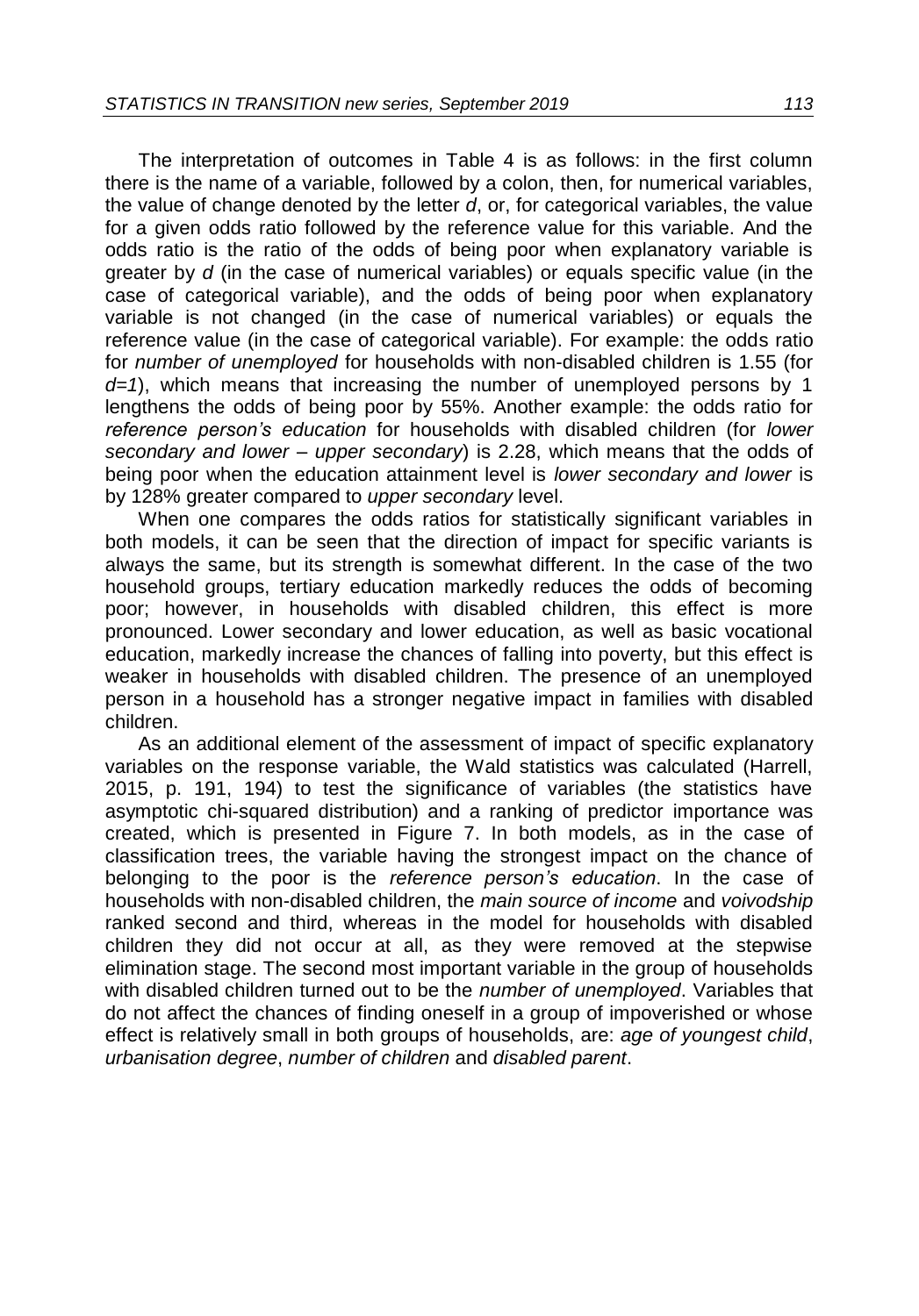

**Figure 7.** Ranking of predictors in logistic regression models – based on the Wald  $X^2$  (filled point means a statistically significant variable at the significance level of 0.05, unfilled – significant at the level of 0.1)

*Source: Own study based on unit data from HBS 2016.*

The above analysis was also conducted for the data from 2014. As far as the classification trees are concerned, for households with non-disabled children the division was very similar to the one presented above for the 2016 data. In the case of households with disabled children, however, the division was very different. The strongest discriminating variable was the *number of unemployed,*  followed by the *reference person's education* for the subset of households without the unemployed. Apart from that, the tree was more extensive with 11 leaf nodes compared to five leaf nodes in 2016. Additionally, eight variables were used, and the final subsets were more homogenous.

Both models of logistic regression from the period of two years earlier were similar in general. The differences that could be observed in both types of households included: a stronger negative effect (i.e. greater chance for poverty) of *number of children, number of unemployed* and living in a sparsely populated area. The decrease of the negative impact of those variables in 2016 can be a result of better economic prosperity (lower unemployment rate) and the introduction of the "Family 500+" programme in mid-2016 (thus, the smaller impact of a large number of children on poverty). In a sense, the consequence of these changes is the fact that both regression models in 2016 were fitted to the data worse than in 2014, so it is now more difficult to determine typical characteristics of the poor households on the basis of available data.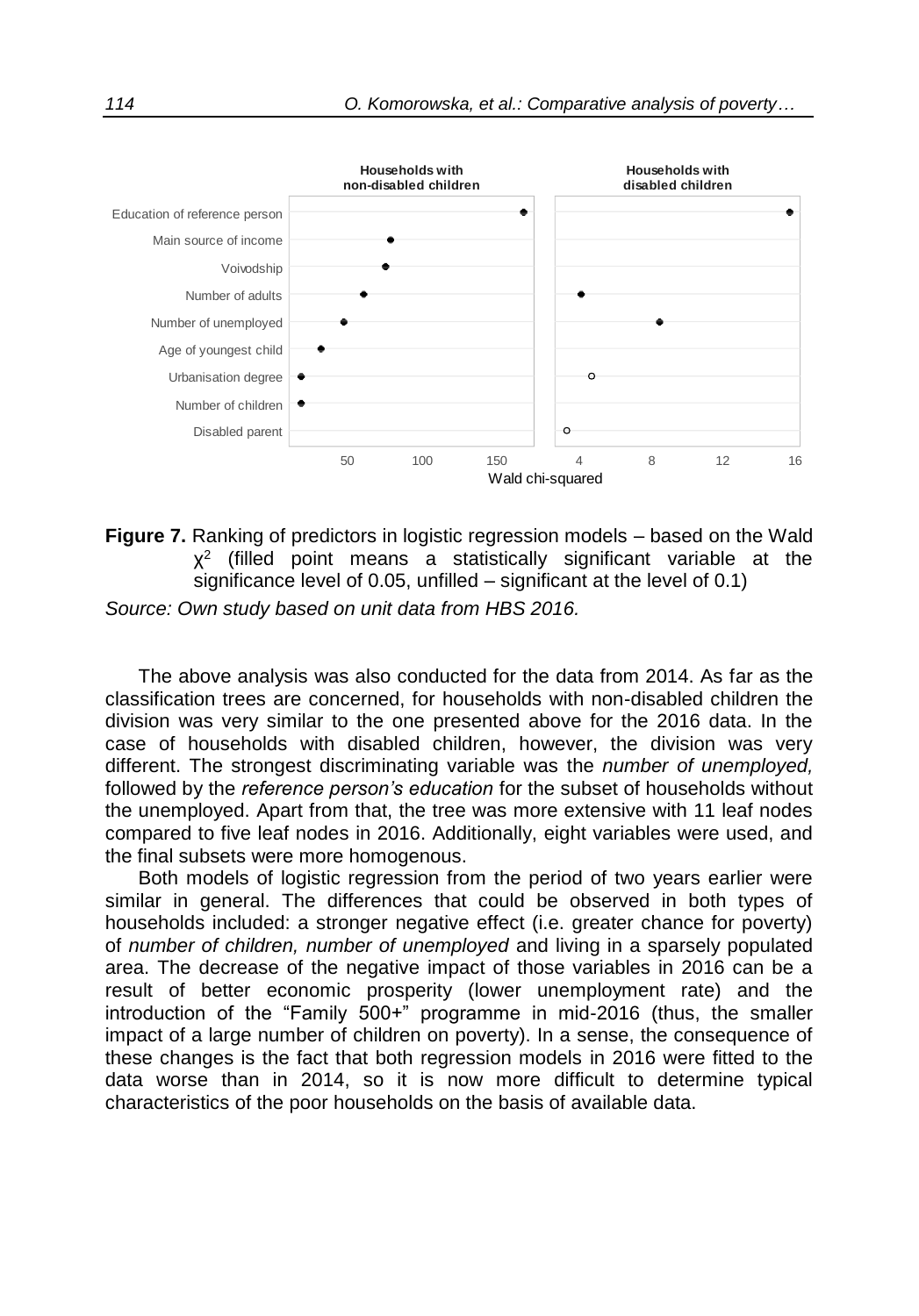## **5. Conclusions**

Based on the analysis, it can be stated that households with a disabled child were in a worse financial situation when compared to households with nondisabled children – both in 2014 and in 2016. Households with a disabled child tend to rely to a greater extent on all sorts of benefits, and so they are more vulnerable to changes in state policies in this area. The 2016 introduction of the "Family 500+" support programme is likely to have been one of the factors that contributed to poverty reduction in both groups under analysis; however a more pronounced improvement can be noticed in households with a disabled child, which led to the reduction of the disproportion in financial situations reported by the two household types.

The factor that discriminates the most between poor and non-poor households, especially in households with a disabled child, was the education attainment level of the household head. In households where the person with the highest income was a university graduate, the percentage share of the poor was the lowest. Furthermore, worse financial condition are linked to unemployment of at least one family member and the fact of residing in the south-eastern voivodships of Poland.

Households with non-disabled children located in less densely populated areas were exposed to a greater risk of poverty as compared to households from more populous areas. However, the impact of this variable is moderate. In the case of households with a disabled child, the impact of the size of their place of residence is even weaker.

An interesting observation is the impact of the number of children on the risk of falling into poverty. It is quite common to associate multi-child families with financial hardship. Although in 2014 the number of children was a fairly important factor contributing to the risk of poverty, in 2016 the impact of this variable was far weaker. What might have brought about this change is the aforementioned "Family 500+" programme, but a different explanation could be the fairly strong impact of the variable *number of adults*. The analysis is based on the assumption that a child is a person aged 18 or under, while all the other household members are treated as adults. In the next stage of the analysis it would be of interest to check whether the "adult children", persons over 18 still living in the household with their parents, are a factor increasing the risk of poverty.

# **REFERENCES**

- ANYAEGBU, G., (2010). Using the OECD equivalence scale in taxes and benefits analysis. Economic & Labour Market Review, 4(1), pp. 49–54.
- BIRD, K., (2013). The Intergenerational Transmission of Poverty: An Overview. In: A. Shepherd and J. Brunt, eds. Chronic Poverty: Concepts, Causes and Policy, Rethinking International Development Series. London: Palgrave Macmillan UK. pp. 60–84.
- COWELL, F., (2011). Measuring Inequality, Oxford University Press.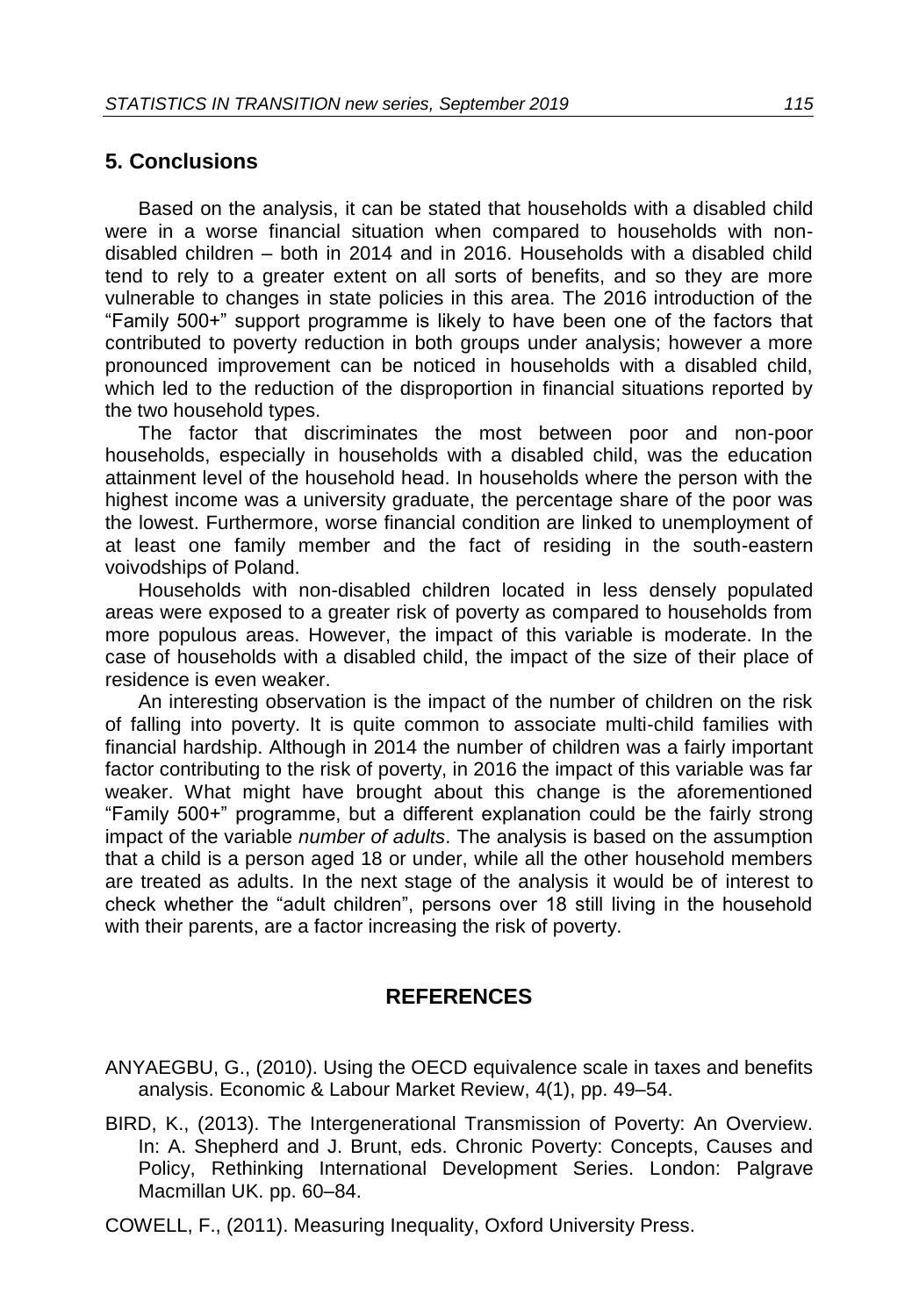- EUROPEAN COMMISSION, (2010). Communication from the Commission, Europe 2020, A strategy for smart, sustainable and inclusive growth, Brussels.
- FAHRMEIR, L., KNEIB, T., LANG, S., MARX, B., (2013). Regression, Models, methods and applications, Heidelberg: Springer.
- GATNAR, E., (2001). Nieparametryczna metoda dyskryminacji i regresji, Warszawa: Wydawnictwo Naukowe PWN.
- GŁÓWNY URZĄD STATYSTYCZNY, (2015a). Ubóstwo w Polsce w latach 2013- 2014, Warszawa: GUS.
- GŁÓWNY URZĄD STATYSTYCZNY, (2015b). Aneks tabelaryczny do opracowania sygnalnego Ubóstwo ekonomiczne w Polsce w 2014 r. Warszawa: GUS.
- GŁÓWNY URZĄD STATYSTYCZNY, (2017a). Zasięg ubóstwa ekonomicznego w Polsce w 2016 roku, Warszawa: GUS.
- GŁÓWNY URZĄD STATYSTYCZNY, (2017b). Ubóstwo w Polsce w latach 2015 i 2016, WARSZAWA: GUS.
- GŁÓWNY URZĄD STATYSTYCZNY, (2018). Zasięg ubóstwa ekonomicznego w Polsce w 2017 roku, Warszawa: GUS.
- GOLINOWSKA, S., MARECKA, Z., STYRC, M., CUKROWSKA, E., CUKROWSKI, J., (2008), Od ubóstwa do wykluczenia społecznego. Warszawa: IPiSS.
- HAGENAARS, A., DE VOS, K., ZAIDI, M. A., (1994). Poverty statistics in the late 1980s: research based on micro-data, Luxembourg: Office for Official Publications of the European Communities.
- HARPER, C., MARCUS, R., MOORE, K., (2003). Enduring Poverty and the Conditions of Childhood: Lifecourse and Intergenerational Poverty Transmissions. World Development, 31(3), pp. 535–554.
- HARRELL, F. E. J., (2015). Regression modeling strategies, Heidelberg: Springer.
- KLUGMAN, J., (2002). A sourcebook for poverty reduction strategies, Vol. 1: Core Techniques and Cross-Cutting Issues, Washington: The World Bank.
- KRUSZYŃSKI, K., WARZYWODA-KRUSZYŃSKA, W., (2011). Dziedziczenie biedy i wykluczenia społecznego – w perspektywie lokalnej polityki społecznej. In: R. Szarfenberg, ed. 2011, Ubóstwo i wykluczenie społeczne w Polsce, Warszawa: Kampania Przeciw Homofobii. pp. 49–55.
- LISICKA I., [\(2013\)](http://yadda.icm.edu.pl/yadda/element/bwmeta1.element.ekon-element-07c4d768-c48e-3dc7-8d19-8eed4a3cf410). Pomiar ubóstwa gospodarstw domowych w Polsce ujęcie klasyczne, [Ekonomika i Organizacja Gospodarki Żywnościowej,](http://yadda.icm.edu.pl/yadda/element/bwmeta1.element.ekon-element-issn-2081-6979) (102), pp. 37–48.
- ŁUKASIEWICZ, P., KOSZELA, G., ORŁOWSKI, A., (2006). Wpływ wyboru skali ekwiwalentności na wyniki w zakresie pomiaru ubóstwa i koncentracji